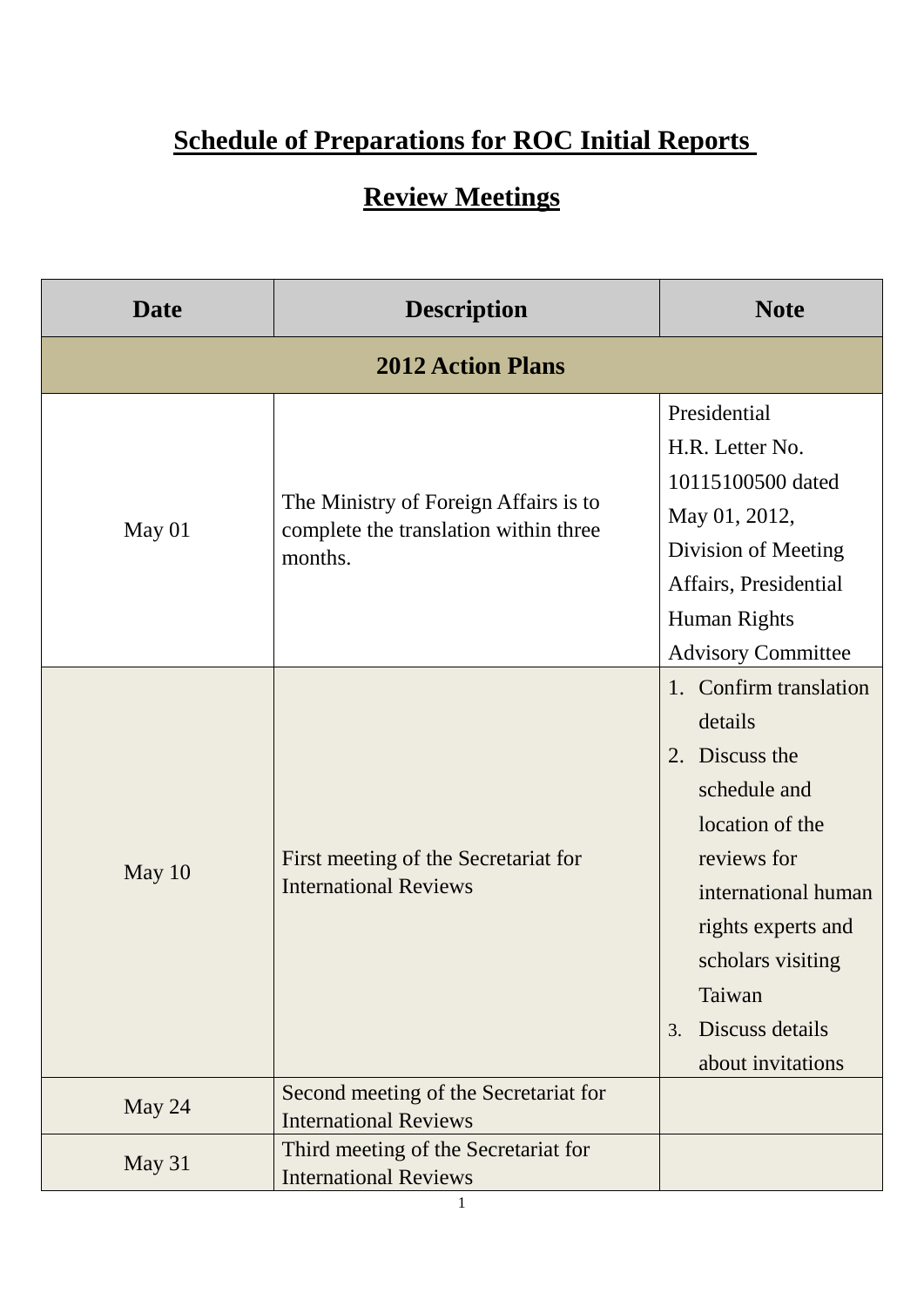| June 21                | Fourth meeting of the Secretariat for<br><b>International Reviews</b>                     | The first English draft<br>for presentation to be<br>completed by the<br>Ministry of Foreign<br>before the end of July.                                                                                                                               |
|------------------------|-------------------------------------------------------------------------------------------|-------------------------------------------------------------------------------------------------------------------------------------------------------------------------------------------------------------------------------------------------------|
| By the end of June     | Invitations sent to international human<br>rights experts participating in the reviews    | 6/27 Send out written<br>invitations; 6/28 Send<br>out emails                                                                                                                                                                                         |
| May to the end of June | Hold meetings to confirm operating<br>methods and procedural rules for review<br>meetings |                                                                                                                                                                                                                                                       |
| July 18                | Fifth meeting of the Secretariat for<br><b>International Reviews</b>                      | The first English draft<br>of the National Human<br><b>Rights Report is</b><br>completed. The<br>Ministry of Foreign<br>Affairs provides one<br>paper copy and one CD<br>of the first draft on<br>$7/18$ to the Division of<br>Meeting Affairs.       |
| July 25 to August 02   | Confirmation on contents of the English<br>version by individual ministries               | <b>X</b> The Division of<br><b>Meeting Affairs sends</b><br>the first English draft<br>upon receipt to<br>individual ministries<br>for review. The<br>ministries will reply to<br>the Division for<br>feedback. The Division<br>will then forward the |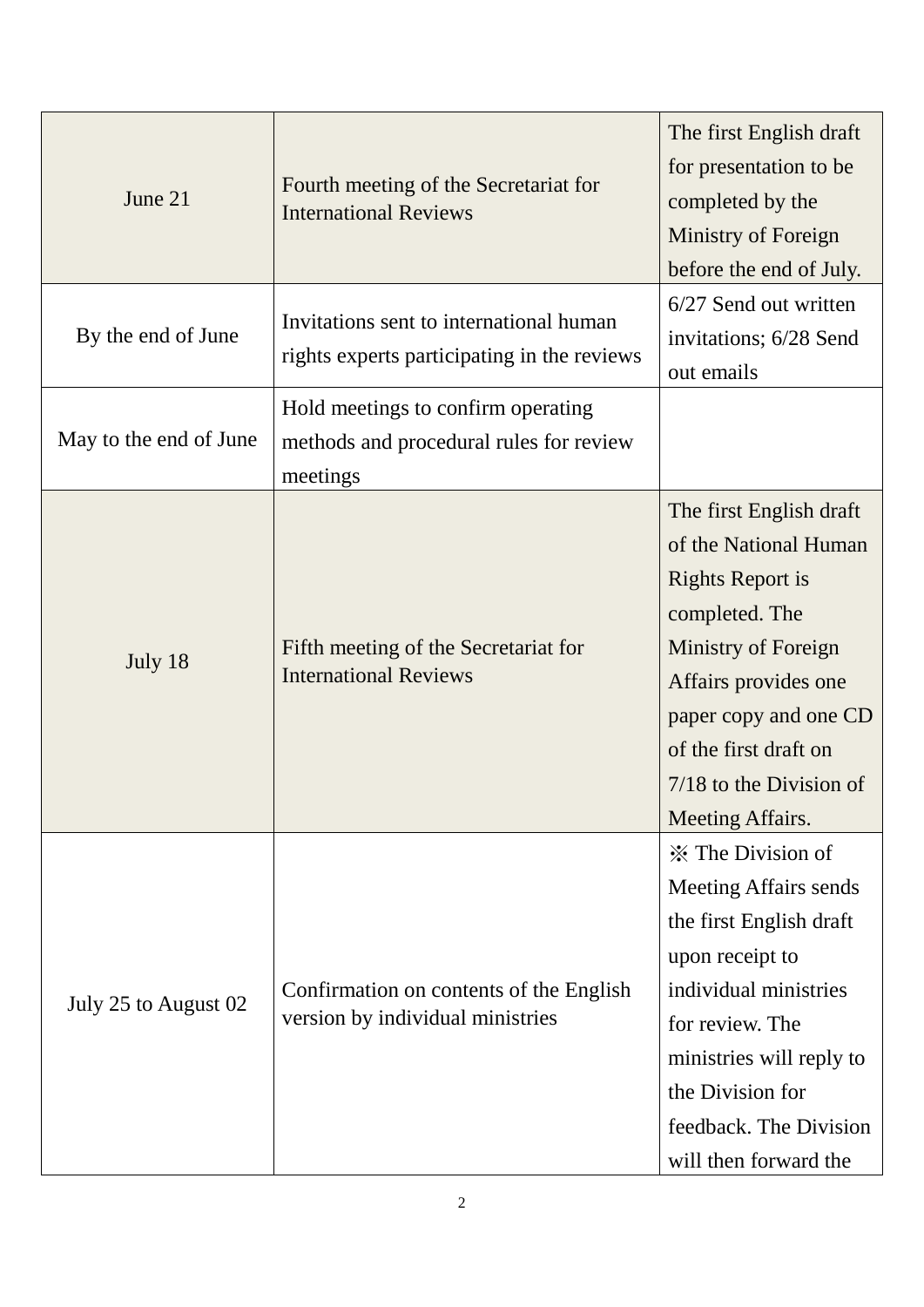|                                     |                                                                                                                                                                                                                                                                                                                                                                                                                                                                                | feedback to the<br>Ministry of Foreign<br>Affairs.                                                                                                                                                                                |
|-------------------------------------|--------------------------------------------------------------------------------------------------------------------------------------------------------------------------------------------------------------------------------------------------------------------------------------------------------------------------------------------------------------------------------------------------------------------------------------------------------------------------------|-----------------------------------------------------------------------------------------------------------------------------------------------------------------------------------------------------------------------------------|
| August 17                           | Sixth meeting of the Secretariat for<br><b>International Reviews</b>                                                                                                                                                                                                                                                                                                                                                                                                           |                                                                                                                                                                                                                                   |
| Mid-August                          | Announcement of related information on<br>the international reviews:<br>1. Establishment of the Review<br><b>Committees for ROC Initial Reports</b><br>on ICCPR and ICESCR<br>2. The Lists of Members of Review<br><b>Committees for ROC Initial Reports</b><br>on ICCPR and ICESCR<br>3. NGO Information Note<br>4. Schedule of Preparations for ROC<br>Initial Reports on ICCPR/ICESCR<br>5. Review Meeting Agenda for ROC<br>Initial Reports on ICCPR/ICESCR<br>(Tentative) |                                                                                                                                                                                                                                   |
| Late August                         | Completion of English version (script) of<br>the National Human Rights Report                                                                                                                                                                                                                                                                                                                                                                                                  | The final English<br>version is to be<br>submitted by the<br>Division of Meeting<br>Affairs to the $9th$<br>Meeting of<br>the Presidential Human<br><b>Rights Advisory</b><br>Committee for<br>approval on September<br>13, 2012. |
| Early September to late<br>November | 1.<br>Announcement of the operating                                                                                                                                                                                                                                                                                                                                                                                                                                            | The Secretariat, upon                                                                                                                                                                                                             |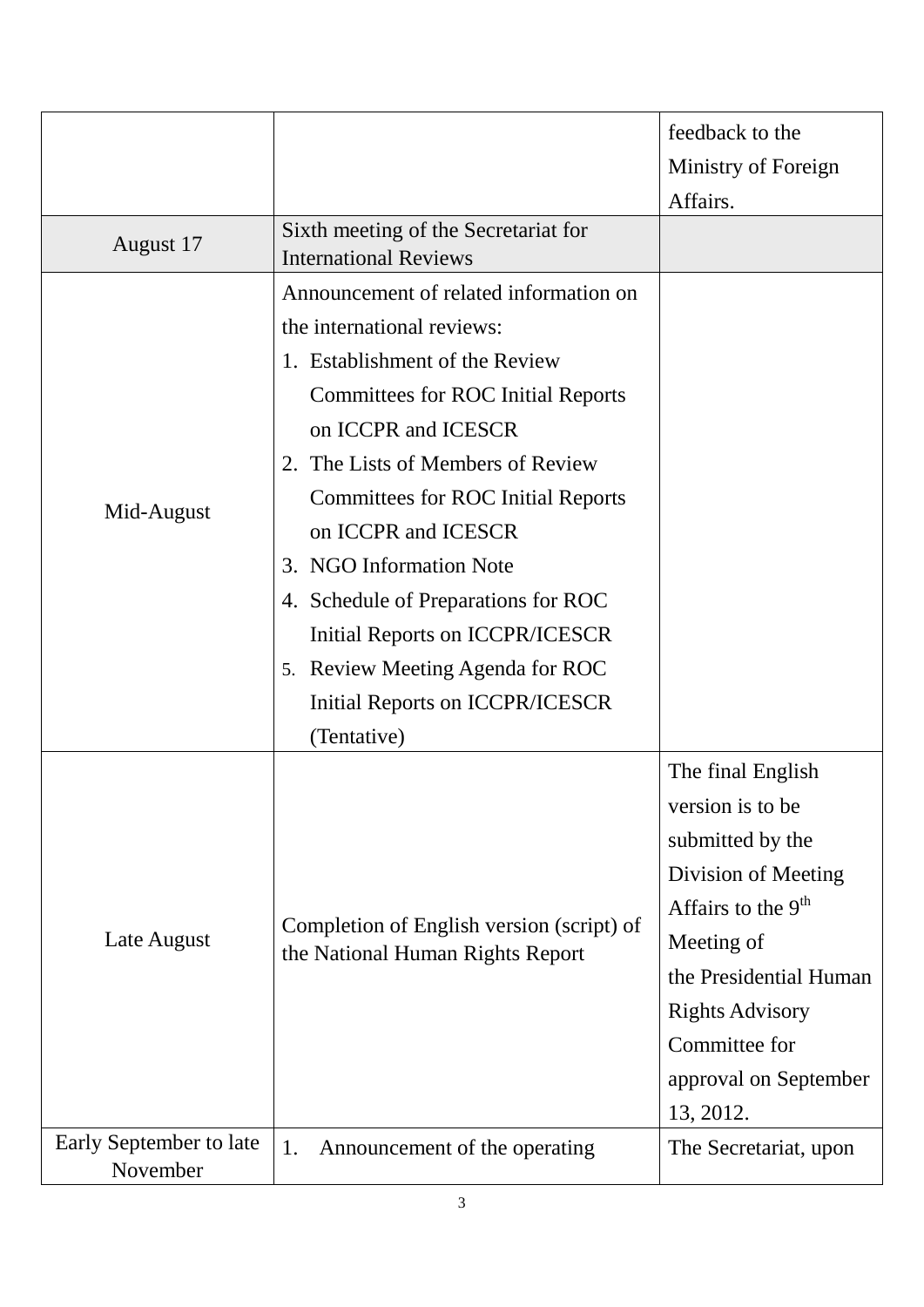|                        |     | methods and procedural rules for         | receipt of the list of   |
|------------------------|-----|------------------------------------------|--------------------------|
|                        |     | review meetings and the agenda plan      | questions, should        |
|                        |     | (script)                                 | appoint and send the     |
|                        | 2.  | The English version of the National      | list to authorized       |
|                        |     | Human Rights Report sent to              | agencies. When there is  |
|                        |     | members of committees visiting           | only one authorized      |
|                        |     | Taiwan for the review                    | agency, the agency is    |
|                        | 3.  | Hold trainings for NGOs and              | responsible for          |
|                        |     | government agencies                      | translating the list of  |
|                        | 4.  | Acceptance of shadow reports and         | questions into Chinese   |
|                        |     | related information provided by          | and making replies.      |
|                        |     | NGO <sub>s</sub> .                       | When multiple            |
|                        | 5.  | Shadow reports and related               | authorized agencies are  |
|                        |     | information sent to members of           | involved, the            |
|                        |     | committees visiting Taiwan for the       | Secretariat will appoint |
|                        |     | review                                   | one to take charge of    |
|                        | 6.  | Information reviewed by committee        | the translation. Replies |
|                        |     | members                                  | are made after           |
|                        | 7.  | List of questions (in English) from      | receiving feedback       |
|                        |     | committee members                        | from other authorized    |
|                        | 8.  | NGOs registration for participating in   | agencies. When the       |
|                        |     | the meeting between committee            | agencies reply to the    |
|                        |     | members and NGOs (from mid to late       | agency-in-charge and     |
|                        |     | November)                                | when the                 |
|                        | 1.  | Before December 25 (Tuesday):            | agency-in-charge         |
|                        |     | Written replies to questions in the list | replies to the           |
|                        |     | (in Chinese and English) submitted       | Secretariat, both        |
| Early to late December |     | by authorized agencies to the            | Chinese and English      |
|                        |     | Secretariat                              | versions should be       |
|                        | 2.  | Before December 31 (Monday):             | submitted. In case of    |
|                        | (1) | The Secretariat send written replies     | disagreement on the      |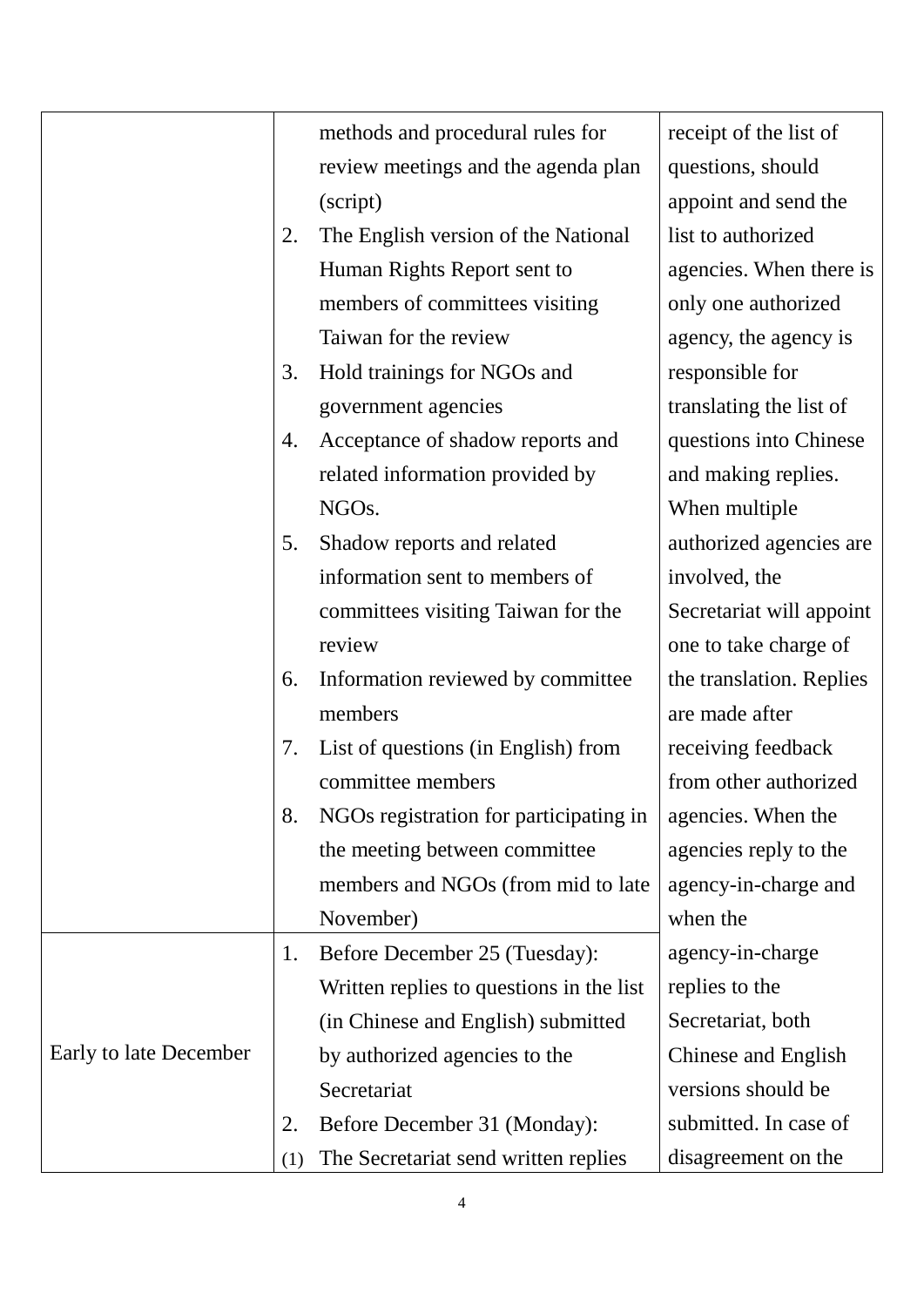|                                   | from authorized agencies to                                | Secretariat's                                        |  |
|-----------------------------------|------------------------------------------------------------|------------------------------------------------------|--|
|                                   | committee members                                          | appointment,                                         |  |
|                                   | Participants in and sessions of review<br>(2)              | explanations should be                               |  |
|                                   | meetings confirmed for government                          | provided one working                                 |  |
|                                   | agencies and NGOs                                          | day after receipt of the                             |  |
|                                   |                                                            | appointment letter                                   |  |
|                                   |                                                            | from the Secretariat.                                |  |
|                                   |                                                            | (Submission will not                                 |  |
|                                   |                                                            | be accepted after                                    |  |
|                                   |                                                            | deadline.) The                                       |  |
|                                   |                                                            | Secretariat will look at                             |  |
|                                   | other agencies'                                            |                                                      |  |
|                                   |                                                            | opinions before                                      |  |
|                                   | making any decisions.                                      |                                                      |  |
|                                   | The agencies may not                                       |                                                      |  |
|                                   | have further questions                                     |                                                      |  |
|                                   |                                                            | about the Secretariat's                              |  |
|                                   |                                                            | decision to keep the                                 |  |
|                                   |                                                            | original appointment or                              |  |
|                                   |                                                            | reappoint an agency.                                 |  |
| <b>2013 Action Plans</b>          |                                                            |                                                      |  |
| <b>January 25</b>                 | Deadline for acceptance of information<br>provided by NGOs | Paper copies only and<br>by the postal date<br>mark. |  |
| <b>Early to late</b>              | Written replies about the review made by                   |                                                      |  |
| <b>January</b>                    | committee members                                          |                                                      |  |
| Late January to<br>early February | 1.<br>Individual details on review meetings                |                                                      |  |
|                                   | confirmed                                                  |                                                      |  |
|                                   | Meeting handbooks printed<br>2.                            |                                                      |  |
| <b>February 24 to</b>             | <b>Agenda for Review Meetings</b>                          | For details, please refer                            |  |
| <b>March 02</b>                   |                                                            | to the <b>Agenda for</b>                             |  |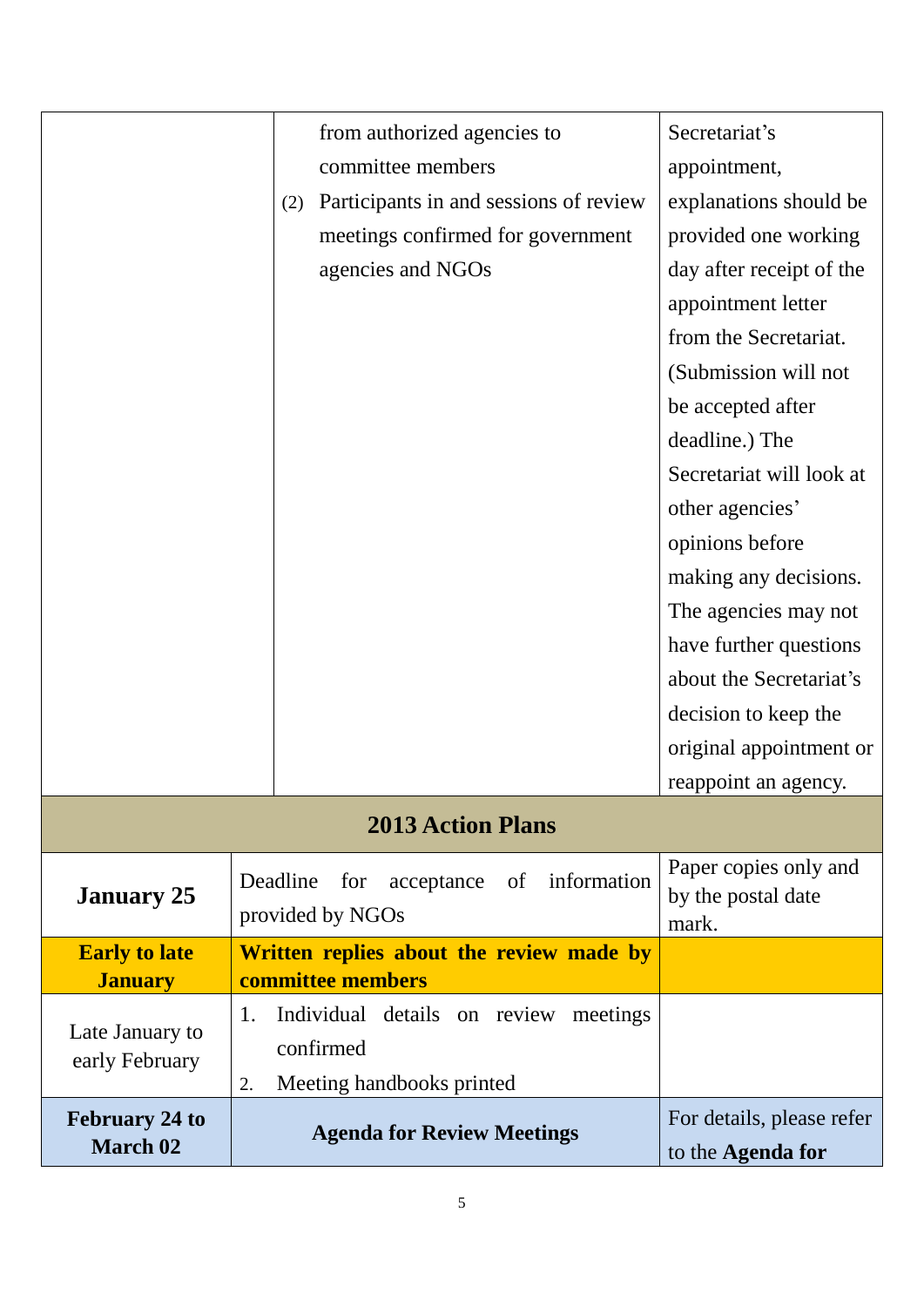|                                               |                                         |                                |                         | <b>Review Meetings</b><br>(Tentative) |
|-----------------------------------------------|-----------------------------------------|--------------------------------|-------------------------|---------------------------------------|
| February 24                                   | 1. Committee members arriving in Taiwan |                                |                         |                                       |
| (Sunday)                                      | 2. Welcome party                        |                                |                         |                                       |
|                                               | February 25<br>(Monday)                 |                                | <b>Meetings Between</b> |                                       |
|                                               |                                         | <b>Morning</b>                 | Review                  |                                       |
|                                               |                                         |                                | Committees and          |                                       |
|                                               |                                         |                                | NGOs(1)                 |                                       |
|                                               |                                         |                                | <b>Meetings Between</b> |                                       |
|                                               |                                         |                                | Review                  |                                       |
|                                               |                                         |                                | Committees and          |                                       |
|                                               |                                         | <b>Afternoon</b>               | Government              |                                       |
|                                               |                                         |                                | Representatives         |                                       |
|                                               |                                         |                                | (1)                     |                                       |
|                                               |                                         |                                | <b>Meetings Between</b> |                                       |
|                                               |                                         |                                | Review                  |                                       |
|                                               |                                         | <b>Morning</b>                 | Committees and          |                                       |
| <b>Review Meetings</b><br>(February 25 to 27) |                                         |                                | NGOs(2)                 |                                       |
|                                               | February 26                             |                                |                         |                                       |
|                                               | (Tuesday)                               | <b>Afternoon</b>               | Review                  |                                       |
|                                               |                                         |                                | Committees and          |                                       |
|                                               |                                         |                                | Government              |                                       |
|                                               |                                         |                                | Representatives         |                                       |
|                                               |                                         | <b>Meetings Between</b><br>(2) |                         |                                       |
|                                               |                                         |                                | <b>Meetings Between</b> |                                       |
|                                               | February 27                             | <b>Morning</b>                 | Review                  |                                       |
|                                               |                                         |                                | Committees and          |                                       |
|                                               |                                         |                                | NGOs(3)                 |                                       |
|                                               | (Wednesday)                             | <b>Afternoon</b>               | <b>Meetings Between</b> |                                       |
|                                               |                                         |                                | Review                  |                                       |
|                                               |                                         |                                | Committees and          |                                       |